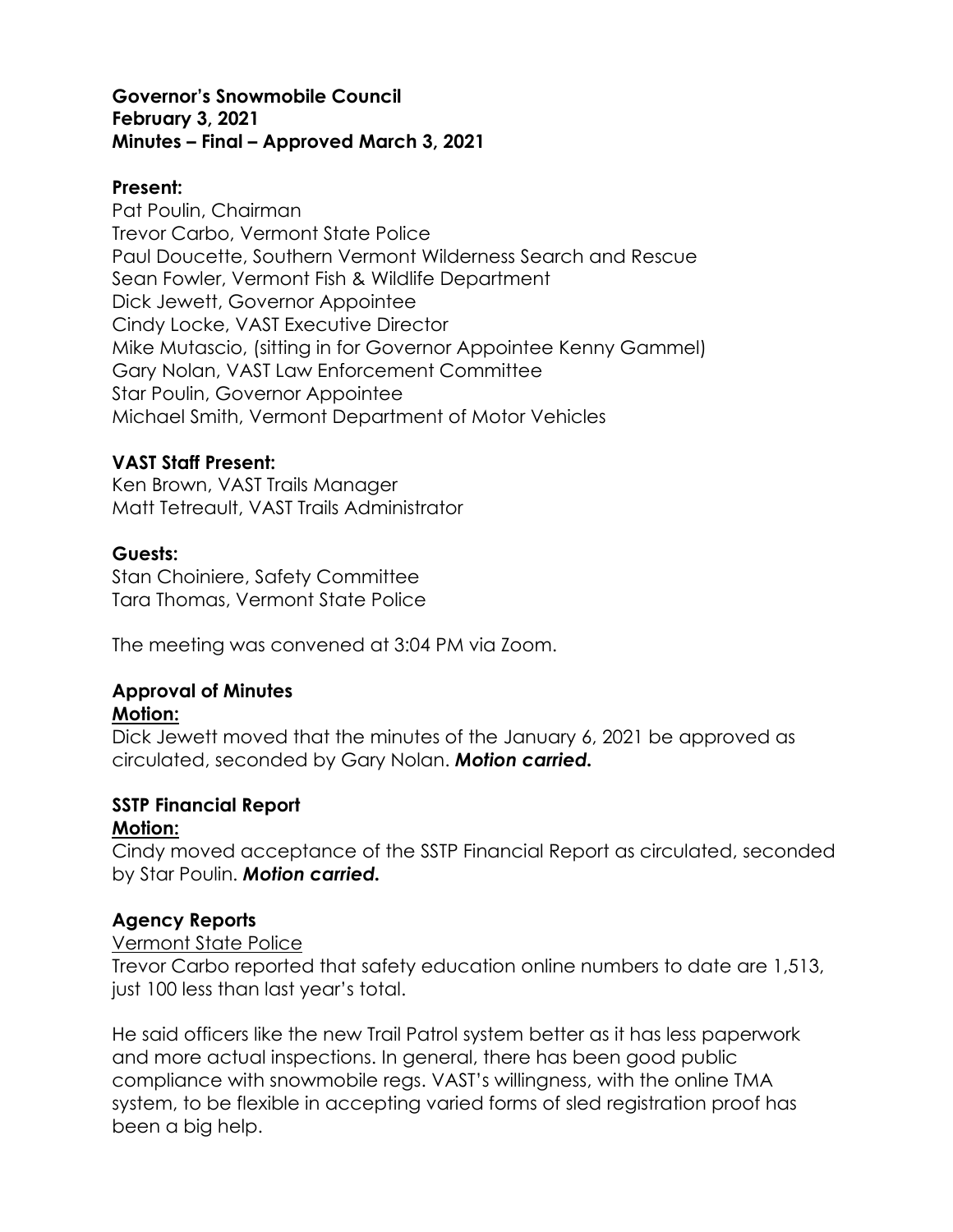#### Fish & Wildlife

Sean Fowler reported on an active trail patrol by Fish & Wildlife. He noted that 34 warnings were issued for state registration and TMA sticker display – folks who have the documentation with them but just aren't displaying it on the sled. Sean reported that there were1500 safety inspections over the last couple of weeks. The shared calendar for law enforcement coverage is up and running.

Sheriff's Association Not present.

#### Southern Vermont Wilderness Search & Rescue

Paul Doucette reported that law enforcement is encountering new people from different states who seem to have a more negative attitude toward law enforcement on the trail. Rumor has it among riders that there are no enforcement patrols because of COVID, so noncompliant riders are unpleasantly surprised when they get stopped. Lots of people are riding without insurance. There has been an increase in tickets issued during night patrols when people don't expect law enforcement to be out.

There have been four significant snowmobile crashes, including one fatality and others requiring airlift to hospital.

Many people are riding without decals; he encourages officers to write the tickets since riders have had the decals for weeks now.

Law enforcement is getting complaints aout people parking where they shouldn't.

This coming free weekend is expected to generate a lot of snowmobile traffic.

## Department of Motor Vehicles

Mike Smith and Sean Fowler reported 2021 snowmobile registrations through August of 2020 (last year) were 18,954. This compares with 18, 881registrations to date with \$478,679 in total revenue.

Forest, Parks & Recreation No report.

# VAST

## *TMA Status*

Cindy Locke reported we are 20 ahead of where we were last year in TMA sales, with 21,249 TMAs to date, of which 14,260 were in-state. Again, the gap between number of registered sleds with the DMV and number of TMAs issued shows there are many machines operating on our trail system without TMAs.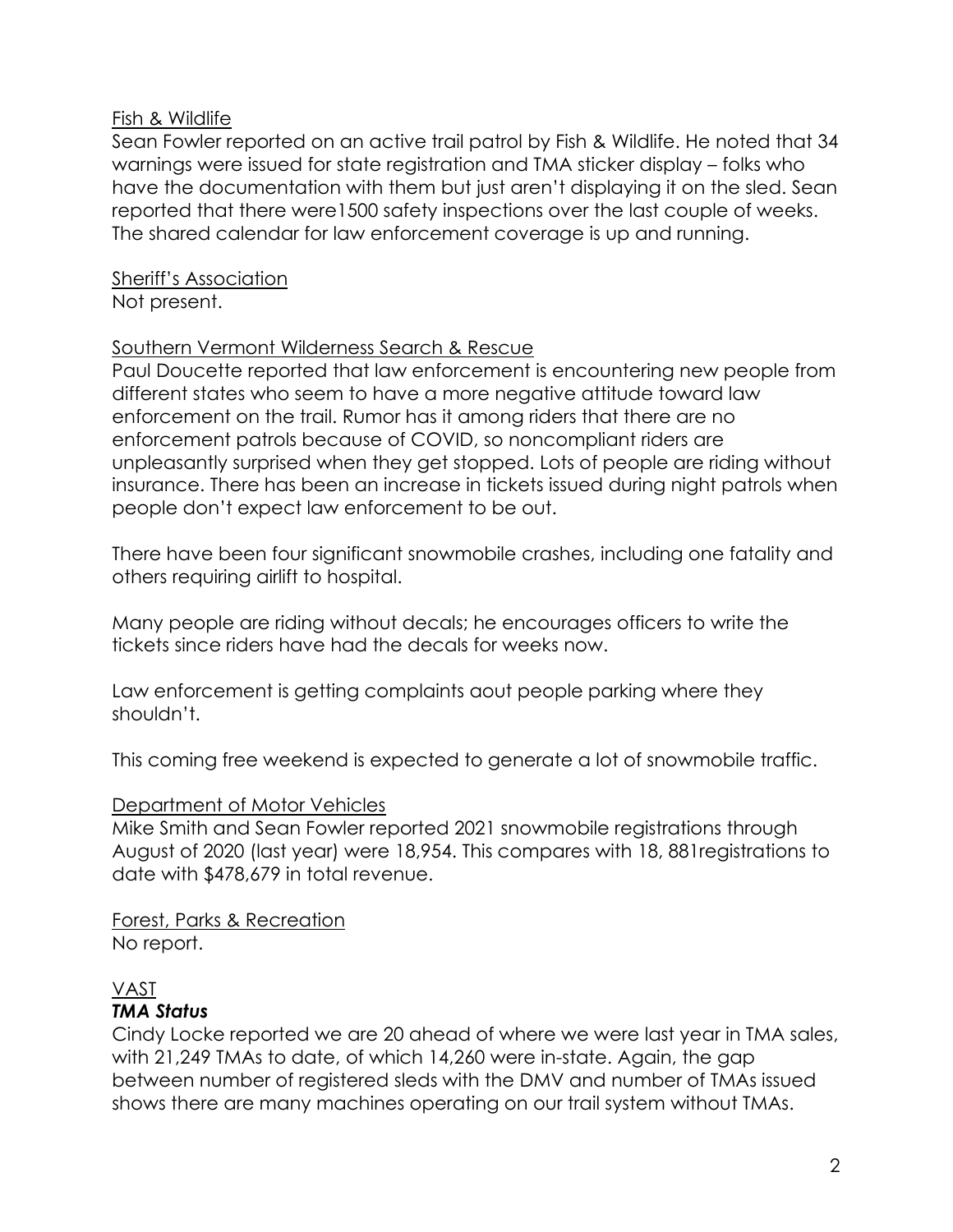At request of Board member Roger Gosselin, VAST evaluated a trail mapping app, Polaris Ride Command, that is not as accurate or as complete as VAST's own. Polaris would post a link to our mapping system if we also made theirs available. Both systems are offered at no charge. Polaris will send us a proposal that will be shared with the Board.

## *Ice Crossings and Insurance*

The Board had previously given clubs whose trails cross frozen bodies of water several years to reroute trails around them, but some clubs have taken no action, so the Board discussed the issue again last month. Subsequently, VAST met with the nine or ten clubs whose trails have ice crossings. As Cindy Locke notes, only one insurance company will cover VAST, and every year the cost goes up, and not enforcing the ice crossing prohibition doesn't help control that cost. Brian Smith was present at the meeting with clubs and told Cindy he would check to see if the state would be willing to insure VAST. Act 250 provisions are already costing VAST a lot of money, which, Cindy noted, might be tenable if the state would indemnify VAST and other trail organizations for ice crossings. Cindy predicts it will take more than a year to work out all the insurance issues, and the Long Range Planning Committee is working on identifying various options, but it is agreed that the ice crossing issue needs address now. Rerouting would mean only about six miles for the club most affected by ice crossings.

# *Law Enforcement Committee*

Gary Nolan reported that the committee is pleased with the reports they've been getting from law enforcement agencies; in the second day of enforcement, they did 22 contacts and 20 inspections in two hours. As Paul Doucette also reported, there have been problems with people not displaying stickers but who could produce paper or phone registrations on their person, indicating that most people seem to be riding legal. Lots of New Hampshire sleds have been observed as there has been less snow cover in that state. Riders are beginning to get the message that law enforcement is visible and active and not always in predictable spots.

# *VAST Safety Committee*

Stan Choiniere reported that the committee went to the Board to get approval for signage for helicopter landing zones, and the Board approved the proposal. Signs are being ordered.

People using hand signals while riding, risking loss of control of their sled, is still a problem and needs continual education. This sometimes seems an uphill battle after all the education VAST has already done on this. People still insist it's a law to use the hand signals, and it's difficult to convince them otherwise.

# *Action Taken*

Cindy said VAST will offer the "Get a Grip" signs to the clubs for free (currently charged at \$3 per sign).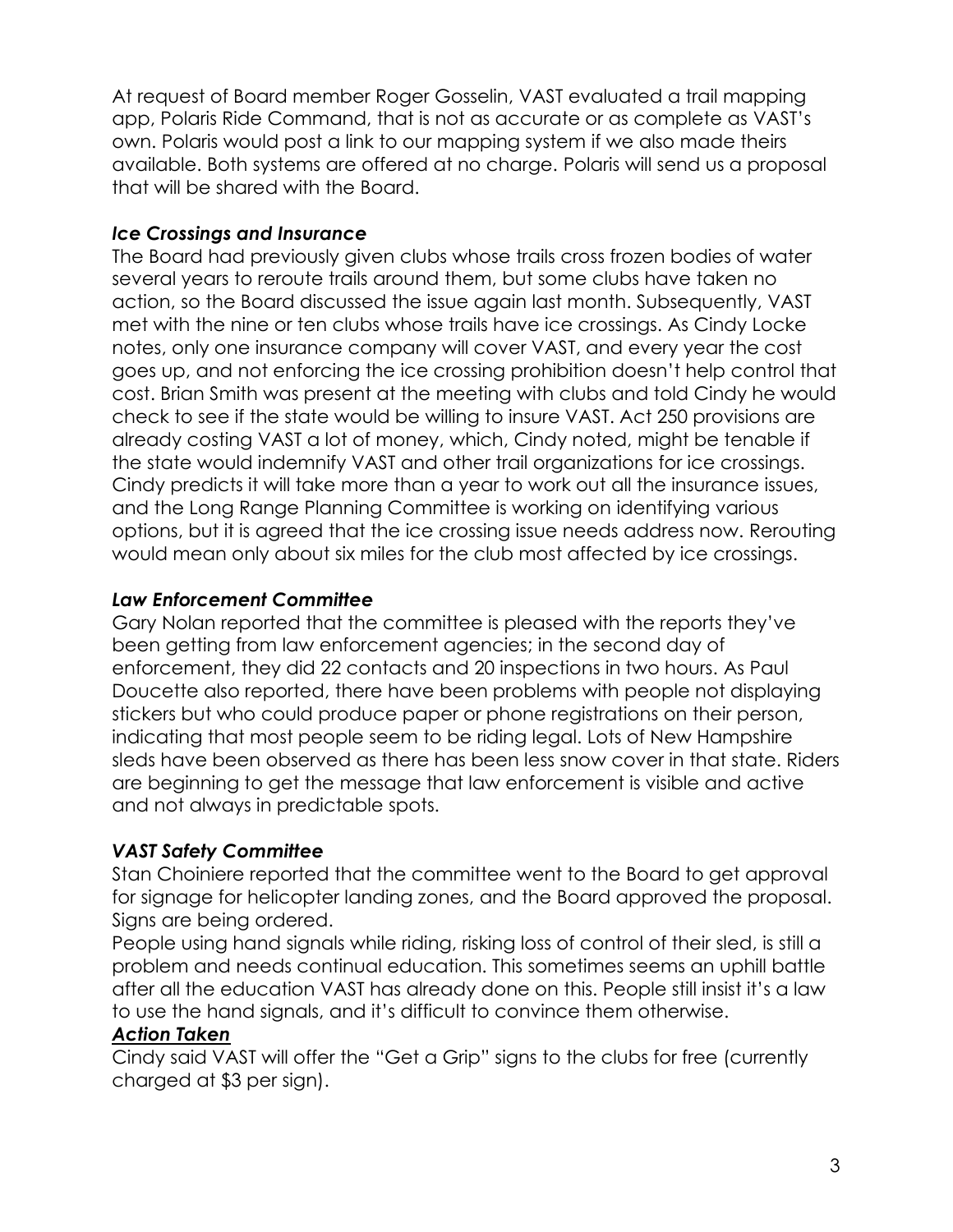# **SSTP Trail Report**

Matt Tetreault reports the majority of the state is now open for riding as all areas have sufficient snow, although some central areas are still soft. Increased plowing of parking lots in the southern part of the state is using up much of the plowing budget. When lots weren't plowed, riders would just drive trailers as far in as they could then leave them where they stopped or would park them at neighboring businesses, consistent with Paul Doucette's report on parking violations. Matt said parking lots are in much better shape now.

## **Legislative Report**

Cindy Locke reported that legislation is being contemplated to allow motorized bikes on trails including the LVRT, and VAST is monitoring this closely.

VTrans is looking at selling some historic buildings along rail routes.

Commerce trail access by out of state riders without insurance has become a potential problem. if people are riding on these trails from states that don't require insurance, what are the liability issues for the sledder in case of accident? Paul indicated this would be handled in the same way as an uninsured motorist, who would be subject to suit if he/she injures someone.

#### *Action Taken*

It was recommended that VAST look into requiring insurance to ride on a commerce trail in Vermont.

# **Appointee Reports**

#### Northwest

Star Poulin reports, "We got snow!" Groomers have been out, occasionally getting stuck in watery areas. Clubs are being vigilant about making sure signs are up.

Williston area has a big problem with people working from home and walking their dogs on VAST trails: not cleaning up after the dog, dog being aggressive, dog off leash, etc. This could be a problem for snowmobiling if landowners shut down their land to all traffic because of dog problems, and there has already been at least one altercation between a landowner and dog walkers. We need to continue emphasizing that people must ask for landowner permission for other uses of trails on their land besides snowmobiling. Many people have the impression that open land is public land. Mike Mutascio suggested that signs saying that trails are open to snowmobiling only and/or that others need landowner permission to use the trails have on the sign a number to call to make it easier to comply with asking permission for uses other than snowmobiling.

## Northeast

Mike Mutascio said he had a conversation with Kenny Gammell, who is focusing his attention on family, especially his grandchildren.